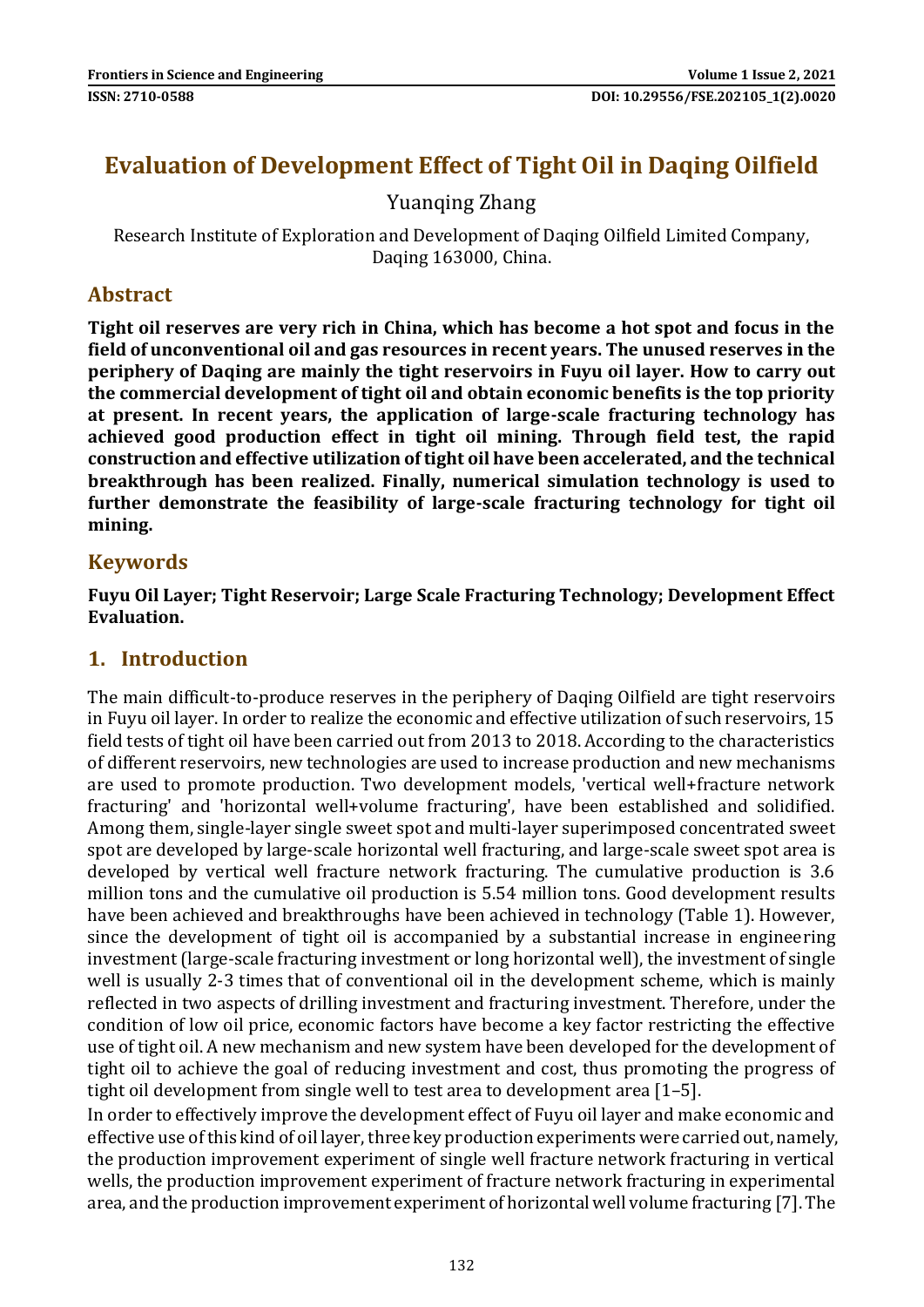three tests have achieved good results, which can be widely applied to ensure the effective and economic use of Fuyu oil layer.

| Table 1. Overview of tight on test area |                                 |              |                    |         |        |                         |                      |                    |                     |                |
|-----------------------------------------|---------------------------------|--------------|--------------------|---------|--------|-------------------------|----------------------|--------------------|---------------------|----------------|
| serial                                  |                                 | horiz        | Area               | Reserve |        | Number of wells (wells) |                      | Build              | Accumu              | Develo         |
| number                                  | block                           | on           | (km <sup>2</sup> ) | s(104t) | Design | Finishing<br>drilling   | Go into<br>operation | capacit<br>y(104t) | lated oil<br>(104t) | pment<br>Model |
| $\mathbf{1}$                            | Yuanping 1                      | ${\bf F}$    | 11.8               | 305     | 9      | 9                       | 9                    | 3.77               | 10.21               |                |
| 2                                       | Qiping 2                        | ${\bf G}$    | 12.8               | 239     | 11     | 11                      | 11                   | 1.23               | 3.10                |                |
| 3                                       | Long $26$                       | G            | 21.6               | 345     | 12     | 12                      | 10                   | 6.34               | 14.03               |                |
| 4                                       | Long 26<br>Outward<br>expansion | G            | 129.8              | 2124    | 42     | 35                      | 18                   | 1.84               | 4.33                | Horizon        |
| 5                                       | Pu 34                           | $\mathbf{F}$ | 14.5               | 297     | 14     | 10                      | 10                   | 1.88               | 3.50                | tal well       |
| 6                                       | Fang 38                         | F            | 19.3               | 299     | 15     | 9                       | 9                    | 1.10               | 2.05                | volume         |
| 7                                       | <b>Yuan 151</b>                 | ${\bf F}$    | 4.3                | 203     | 9      | 6                       | 6                    | 1.15               | 1.84                | fracturi       |
| 8                                       | Yuan 211                        | ${\bf F}$    | 16.4               | 349     | 9      | 9                       | 2                    | 0.18               | 0.18                | ng             |
| 9                                       | Fang 198-<br>133                | F            | 6.38               | 239     | 9      | 8                       |                      |                    |                     |                |
| 10                                      | Pu 42-5                         | ${\bf F}$    | 6.6                | 139     | 6      | 4                       | $\overline{4}$       | 0.14               | 0.14                |                |
| Subtotal                                |                                 |              | 243.5              | 4539    | 136    | 113                     | 79                   | 17.63              | 39.38               |                |
| 11                                      | Zhou 602-4                      | ${\bf F}$    | 2.1                | 84      | 19     | 19                      | 15                   | 0.57               | 1.70                | Vertical       |
| 12                                      | Ta 9                            | F            | 7.3                | 263     | 17     | 15                      | 11                   | 0.54               | 0.91                | well           |
| 13                                      | Pu 483                          | F            | 4.5                | 321     | 57     | 7                       | $\overline{2}$       | 0.11               | 0.11                | fracture       |
| 14                                      | Shu 9-2                         | ${\bf F}$    | 2.7                | 194.2   | 33     | 33                      | 23                   | 1.06               | 1.06                | networ         |
| 15                                      | Ta 21-4                         | F            | 45.6               | 2317    | 290    | 86                      |                      |                    |                     | $\mathbf k$    |
| Subtotal                                |                                 |              | 62.2               | 3179    | 416    | 160                     | 51                   | 2.39               | 3.78                | fracturi<br>ng |
|                                         | Total                           |              | 305.7              | 7718    | 552    | 273                     | 130                  | 30.67              | 55.4                |                |

Table 1. Overview of tight oil test area

| Table 2. Statistical table of production improvement effect of fracture network fracturing in |
|-----------------------------------------------------------------------------------------------|
| Fuyu oil layer                                                                                |

| Mini<br>ng<br><b>Blocks</b><br>hori<br>zon |      | Per<br>mea<br>bilit<br>V<br>(mD | Fracturi<br>ng time      | Num<br>ber<br>of<br>fract        | Numb<br>er of<br>fractur            | Fract<br>urin<br>g<br>thick<br>ness<br>(m) | Construction<br>scale $(m^3)$ |                       | Before measures                          |                                    |                          | Early after<br>measures                  |                                    |                          | Daily<br>increm<br>ental<br>oil<br>(t/d) |
|--------------------------------------------|------|---------------------------------|--------------------------|----------------------------------|-------------------------------------|--------------------------------------------|-------------------------------|-----------------------|------------------------------------------|------------------------------------|--------------------------|------------------------------------------|------------------------------------|--------------------------|------------------------------------------|
|                                            |      |                                 | (Years<br>and<br>months) | ured<br>well<br>S<br>(well<br>s) | ing<br>segme<br>nts<br>(numb<br>er) |                                            | Sand<br>cont<br>ent           | Liquid<br>measu<br>re | Prod<br>ucin<br>g<br>liqui<br>d<br>(t/d) | Oil<br>prod<br>uctio<br>n<br>(t/d) | Wate<br>r<br>rate<br>(%) | Prod<br>ucin<br>g<br>liqui<br>d<br>(t/d) | Oil<br>prod<br>uctio<br>n<br>(t/d) | Wat<br>er<br>rate<br>(%) |                                          |
| Pu 333<br>guide                            | Fuyu | 1.35                            | $2011 - 2$<br>012        | 5                                | 6.6                                 | 19.2                                       | 129                           | 3039                  | 1.7                                      | 0.6                                | 62.7                     | 14.9                                     | 7.8                                | 47.8                     | 7.2                                      |
| Pu 333                                     | Fuyu | 1.35                            | 201304                   | 17                               | 4.5                                 | 13.7                                       | 105                           | 6582                  | 1.1                                      | 0.4                                | 64.3                     | 11.0                                     | 3.6                                | 67.1                     | 3.2                                      |
| Shu 2                                      | Fuvu | 1.0                             | 201306                   | 4                                | 3.3                                 | 12.2                                       | 89                            | 5827                  | 1.0                                      | 0.7                                | 25.6                     | 22.3                                     | 10.3                               | 53.8                     | 9.6                                      |
| Zhou 6                                     | Fuyu | 1.2                             | 201308                   | 9                                | 3.9                                 | 8.8                                        | 100                           | 4880                  | 0.5                                      | 0.3                                | 40.0                     | 21.1                                     | 3.9                                | 81.6                     | 3.6                                      |
| Mao<br>503                                 | Fuyu | 0.8                             | 201309                   | 2                                | 5                                   | 16.5                                       | 120                           | 7411                  | 1.8                                      | 1.2                                | 33.3                     | 43.1                                     | 14.7                               | 65.9                     | 13.5                                     |
| Yuan<br>$121 - 3$                          | Fuyu | 1.0                             | 201310                   | 4                                | 4.5                                 | 14.2                                       | 104                           | 6709                  | 0.3                                      | 0.3                                | 5.0                      | 24.6                                     | 4.7                                | 80.9                     | 4.4                                      |
| Total                                      |      |                                 |                          | 41                               | 4.6                                 | 14.1                                       | 108                           | 5741                  | 1.07                                     | 0.58                               | 45.8                     | 22.8                                     | 7.5                                | 67.1                     | 6.9                                      |

### **2. Fracturing effect evaluation of vertical well fracture network**

#### **2.1. Fracturing productivity evaluation of vertical well fracture network**

#### **2.1.1. Single well fracturing test in vertical wells**

In order to seek the effective production mode of Fuyu oil layer, the fracture network fracturing production test has been carried out since 2011. According to the statistics of six blocks, the effect of fracture network fracturing on increasing oil is significant. Before the test, it is the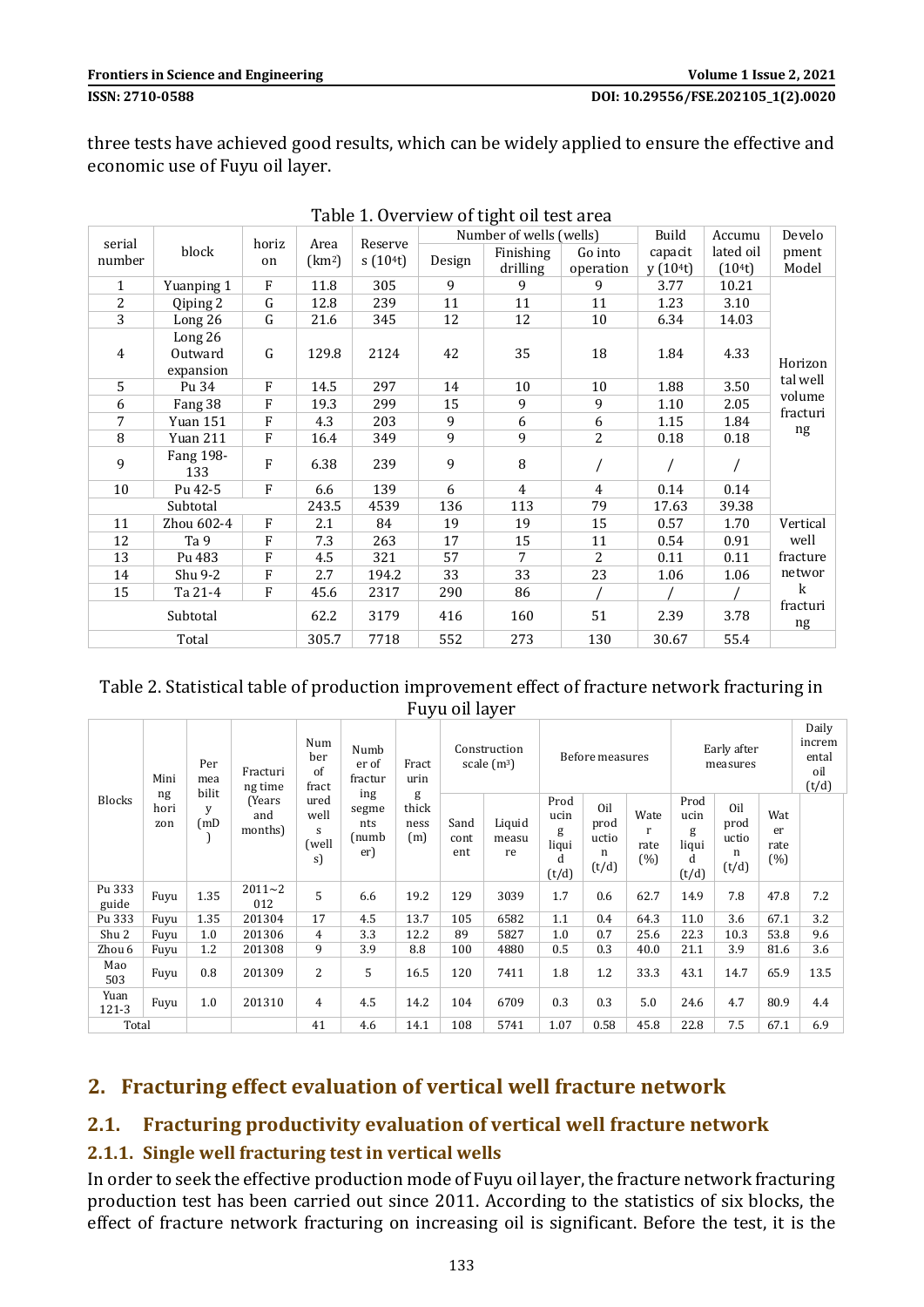conventional fracturing water injection development, and the mining effect is poor. The fracture network fracturing technology is used to transform the reservoirs that cannot be economically and effectively used. The stimulation effect of fracture network fracturing in 41 wells in 6 blocks of Fuyu oil layer is counted. After the measures, the average daily oil increase is 6.9 t. The initial production of fracture network fracturing is 1.8-5.6 times of the stable production of conventional fracturing, and the average is 2.4 times (Table 2).

#### **2.1.2. Fracture network fracturing production test in test area**

After good results have been achieved in the single well fracture network fracturing test of the old vertical wells, Ta 9 and Shu 9-2 fracture network fracturing test areas have been opened in 16 and 17 years, respectively, and good results have been achieved. The initial stable oil production intensity is 0.25t/d.m–0.30t/d. m, which is about two times higher than that of conventional fracturing. The median porosity is 13.2% and the median permeability is 0.52 mD in Ta 9 test area. The fractured water injection development of 600m×240m well pattern and fracture network is used, and 9 wells are put into production. The average effective thickness of single well is 6.9 m, and the initial stable oil recovery strength is 0.26t/d.m (Table 3). The porosity of Shu 9-2 test area is 11.6%, and the permeability is 0.61 mD. The 450m×150m well pattern and fracture network fracturing water injection development are adopted. 33 wells are deployed, and 20 wells are put into production. The average effective thickness of single well is 12.7 m, and the initial stable oil recovery strength is 0.29t/d.m.

| Serial<br>numb<br>er |                       |         |           | Oil test/reflow stage |       |           | Initial stability (1 year) |                |       |  |  |  |
|----------------------|-----------------------|---------|-----------|-----------------------|-------|-----------|----------------------------|----------------|-------|--|--|--|
|                      | Well number           | Fluid   | Oil       | Oil production        | Water | Fluid     | Oil                        | Oil production | Water |  |  |  |
|                      |                       | product | product   | intensity             | rate  | product   | product                    | intensity      | rate  |  |  |  |
|                      |                       | ion(t)  | ion $(t)$ | (t/d.m)               | (%)   | ion $(t)$ | ion $(t)$                  | (t/d.m)        | (%)   |  |  |  |
| $\mathbf{1}$         | Ta 24-120-<br>Xie 121 | 16.5    | 2.5       | 0.29                  | 84.8  | 4.3       | 2.1                        | 0.24           | 31.6  |  |  |  |
| $\overline{2}$       | Ta 24-120-<br>Xie 123 | 3       | 1.9       | 0.70                  | 36.7  | 0.2       | 0.2                        | 0.06           | 9.1   |  |  |  |
| 3                    | Ta 24-124-<br>Xie 121 | 5.9     | 2.4       | 0.30                  | 59.3  | 3.0       | 1.7                        | 0.22           | 36.2  |  |  |  |
| $\overline{4}$       | Ta 24-124-<br>Xie 123 | 9.6     | 2.7       | 0.69                  | 71.9  | 2.8       | 1.6                        | 0.41           | 27.8  |  |  |  |
| 5                    | Ta 24-124-<br>Xie 125 | 9       | 2.9       | 0.74                  | 67.8  | 2.7       | 1.8                        | 0.46           | 21.5  |  |  |  |
| 6                    | Ta 24-128-<br>Xie 121 | 9.6     | 5.8       | 1.61                  | 39.6  | 2.8       | 2.3                        | 0.64           | 11.6  |  |  |  |
| $\overline{7}$       | Ta 24-128-<br>123     | 5.4     | 3.9       | 0.53                  | 27.8  | 3.2       | 2.3                        | 0.31           | 26.9  |  |  |  |
| 8                    | Ta 24-132-<br>Xie 123 | 5.5     | 4.2       | 0.25                  | 23.6  | 2.9       | 2.5                        | 0.15           | 14.9  |  |  |  |
| 9                    | Ta 24-132-<br>Xie 125 | 8.5     | 3.1       | 0.47                  | 63.5  | 2.5       | 1.7                        | 0.26           | 16.1  |  |  |  |
| Average              |                       | 8.1     | 3.3       | 0.47                  | 59.3  | 2.7       | 1.8                        | 0.26           | 33.3  |  |  |  |

#### **2.1.3. Scale application of vertical well fracture network fracturing**

Ta 21-4 well area is developed by vertical well fracture network fracturing elastic mining mode. Two sets of development well patterns of 500m×300m and 600m×300m are used. A total of 290 vertical wells (including 31 substitute wells) are designed. The daily oil production of single well in the early stage is predicted to be  $2.61 \sim 3.81$ t/ d, the construction capacity is 26.89×104t, and the geological reserves are 2317.44×104t.

At present, 60 wells have been fractured and put into production in Ta 21-4 well area. The average thickness of single well fractured sandstone is 16.6m, and the effective thickness is 8.8m. The fracturing fluid is injected into 5951 square wells, sand is added into 262 square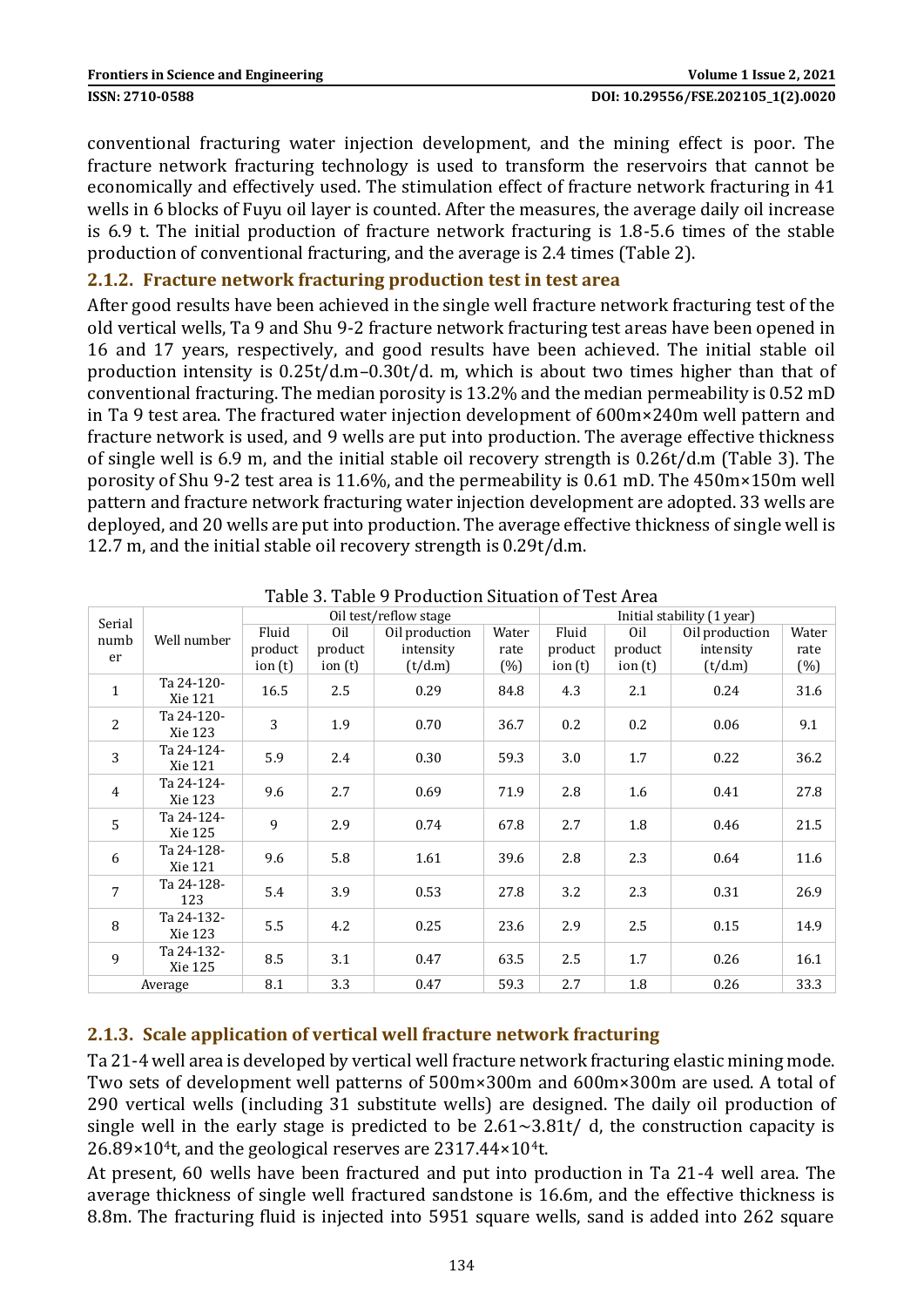wells, 39 pumping wells, and 21 self-injection wells are produced. The average daily oil production of single well is 3.7 t/d, the comprehensive water cut is 69.3%, and the cumulative oil production of the whole region is 12,561t, which meets the design index.



Fig. 1 Vertical well fracture network fracturing test area geological modeling



Fig. 2 Daily oil production curve of vertical well fracturing with different well pattern vertical



Fig. 3 The cumulative oil production curve of well fracturing with different well pattern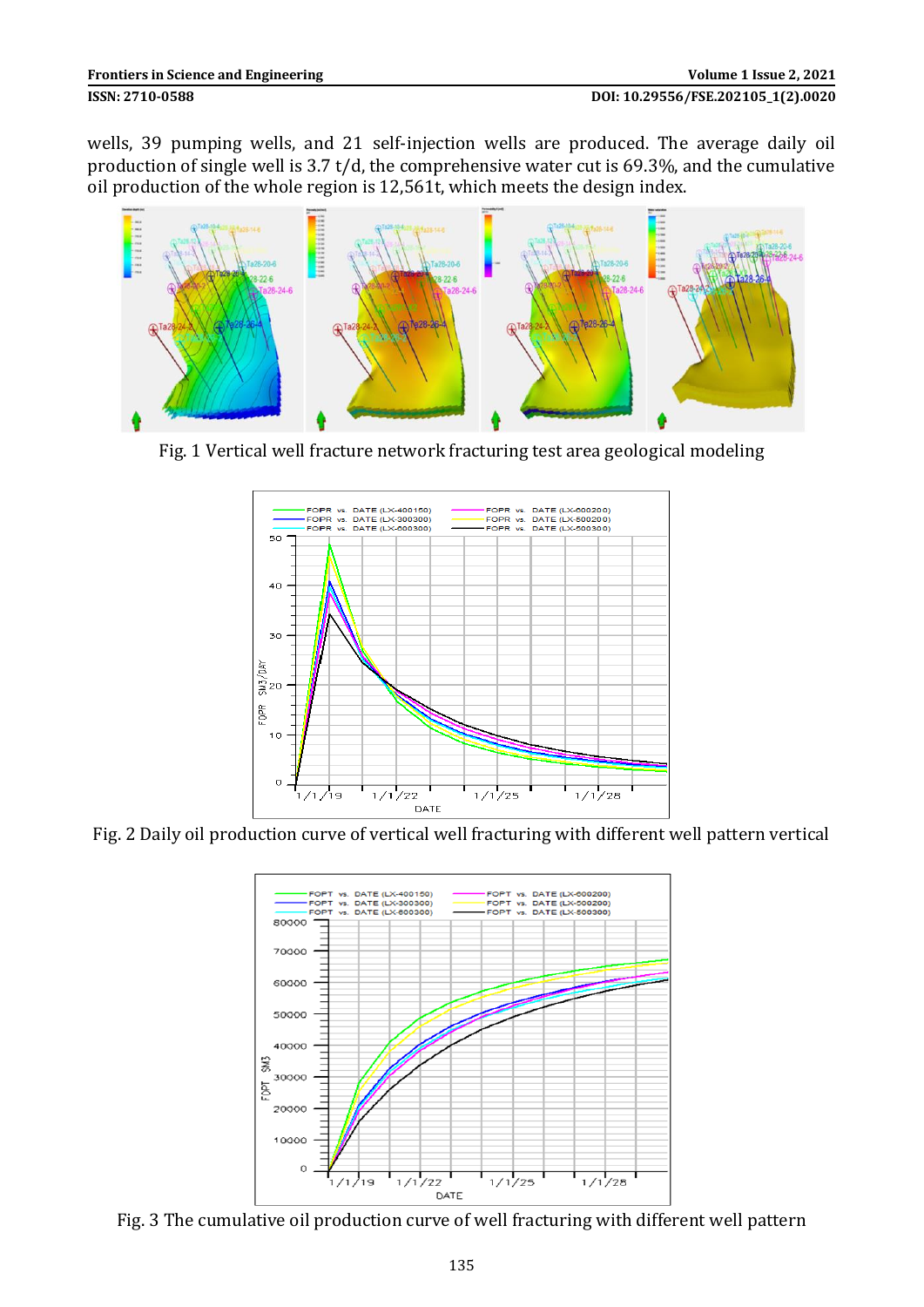Through the single well production test, the development effect of the test area and the development zone, the fracture network fracturing technology has a significant effect on the production of tight reservoirs, which can greatly improve the initial oil recovery rate and well control reserves, and realize the purpose of low well production and effective use. The initial stable oil recovery intensity can reach 0.25t/d.m~0.30t/d.m.

### **2.2. Fracturing recovery prediction of vertical well fracture network**

According to the geological and logging data, the Petrel software is used to model, and the sand body size, reservoir continuity, fracturing scale and other factors are considered. The numerical simulation is carried out to predict the production law of vertical well fracture network fracturing in Ta21-4 fracture network fracturing test area. The predicted recovery rate is between 6.2% and 10.5% [8–9]. The decline law is in line with the hyperbolic decline model. The initial annual comprehensive decline rate is 0.30–0.35, and the decline index is 0.4.

# Table 4. Relationship Table of Fracturing Recovery of Vertical Wells with Different Well

|                 |                                       |                                               | Patterns                                                    |                                                         |                                        |
|-----------------|---------------------------------------|-----------------------------------------------|-------------------------------------------------------------|---------------------------------------------------------|----------------------------------------|
| Well<br>pattern | Well pattern<br>density<br>(well/km2) | Controlled reserve<br>(10 <sup>4</sup> /well) | Average initial daily<br>oil production per<br>well $(t/d)$ | Single well limit cumulative<br>oil production $(104t)$ | Technical<br>recovery<br>factor $(\%)$ |
| 600*300         |                                       | 9.08                                          | 0.37                                                        | 0.7448                                                  | 6.2                                    |
| 500*300         |                                       | 7.78                                          | 0.35                                                        | 0.7396                                                  | 7.5                                    |
| 600*200         |                                       | 6.81                                          | 0.33                                                        | 0.7221                                                  | 8.6                                    |
| 500*200         | 10                                    | 5.45                                          | 0.31                                                        | 0.6812                                                  | 10.5                                   |

| Serial<br>numb<br>er | Well<br>numbe<br>$\mathbf{r}$ | Length $(m)$        |               |                   |            |                             | Fracturing situation                      |                                          | Controll<br>ed                 | First<br>year<br>outp | Product<br>ion | Total oil    |
|----------------------|-------------------------------|---------------------|---------------|-------------------|------------|-----------------------------|-------------------------------------------|------------------------------------------|--------------------------------|-----------------------|----------------|--------------|
|                      |                               | Horizon<br>tal zone | Sand<br>stone | Oil<br>sandstones | Metho<br>d | <b>Ioint</b><br>spaci<br>ng | Fracturi<br>ng fluid<br>(m <sup>3</sup> ) | Sand-<br>addi<br>ng<br>(m <sup>3</sup> ) | reserve<br>(10 <sup>4</sup> t) | ut<br>(t/d)           | days           |              |
| $\mathbf{1}$         | Yuanpi<br>ng <sub>1</sub>     | 2660                | 1484          | 1021              | Cutting    | 30                          | 9971                                      | 1079                                     | 27.9                           | 21.1                  | 2228           | 25414.7      |
| 2                    | Yuanpi<br>ng 1-1              | 1626                | 1485          | 1479              | Cutting    | 60                          | 14307                                     | 1430                                     | 28.4                           | 20.5                  | 1539           | 18336.8      |
| 3                    | Yuanpi<br>ng 1-2              | 805                 | 378           | 332               | Cutting    | 55                          | 6787                                      | 680                                      | 11.3                           | 9.9                   | 1263           | 6170.8       |
| $\overline{4}$       | Yuanpi<br>ng 1-3              | 1136                | 906           | 723               | Cutting    | 50                          | 7704                                      | 770                                      | 14.3                           | 8.7                   | 1444           | 6368.8       |
| 5                    | Yuanpi<br>ng 1-4              | 1468                | 1446          | 1434              | Cutting    | 55                          | 8600                                      | 820                                      | 16.6                           | 11.8                  | 1252           | 9964.1       |
| 6                    | Yuanpi<br>ng 1-5              | 990                 | 961           | 840               | Cutting    | 55                          | 10837                                     | 1116                                     | 17.2                           | 15.4                  | 1592           | 13939.1      |
| $\overline{7}$       | Yuanpi<br>ng 1-6              | 1109                | 849           | 679               | Cutting    | 75                          | 7616                                      | 770                                      | 16.6                           | 6.4                   | 1154           | 4894.1       |
| 8                    | Yuanpi<br>ng 1-7              | 1547                | 935           | 909               | Cutting    | 50                          | 9461                                      | 797                                      | 17.1                           | 10.4                  | 1292           | 8839.1       |
| $\mathbf{q}$         | Yuanpi<br>ng 1-8              | 1027                | 281           | 213               | Cutting    | 70                          | 8031                                      | 690                                      | 10.7                           | 9.1                   | 1427           | 7005.3       |
|                      | Average                       | 1374                | 969           | 848               |            | 56                          | 9257                                      | 906                                      | 17.7                           | 12.6                  | 1466           | 100932.<br>8 |

#### Table 5. Statistical Table of Production in Yuanping 1 Experimental Area

# **3. Effect Evaluation of Horizontal Well Volume Fracturing**

# **3.1. Productivity evaluation of horizontal well volume fracturing**

A total of 9 horizontal wells were drilled in Yuanping 1 test area. The length of drilled horizontal wells was 1374m, the length of drilled sandstone was 969m, the length of oil-bearing sandstone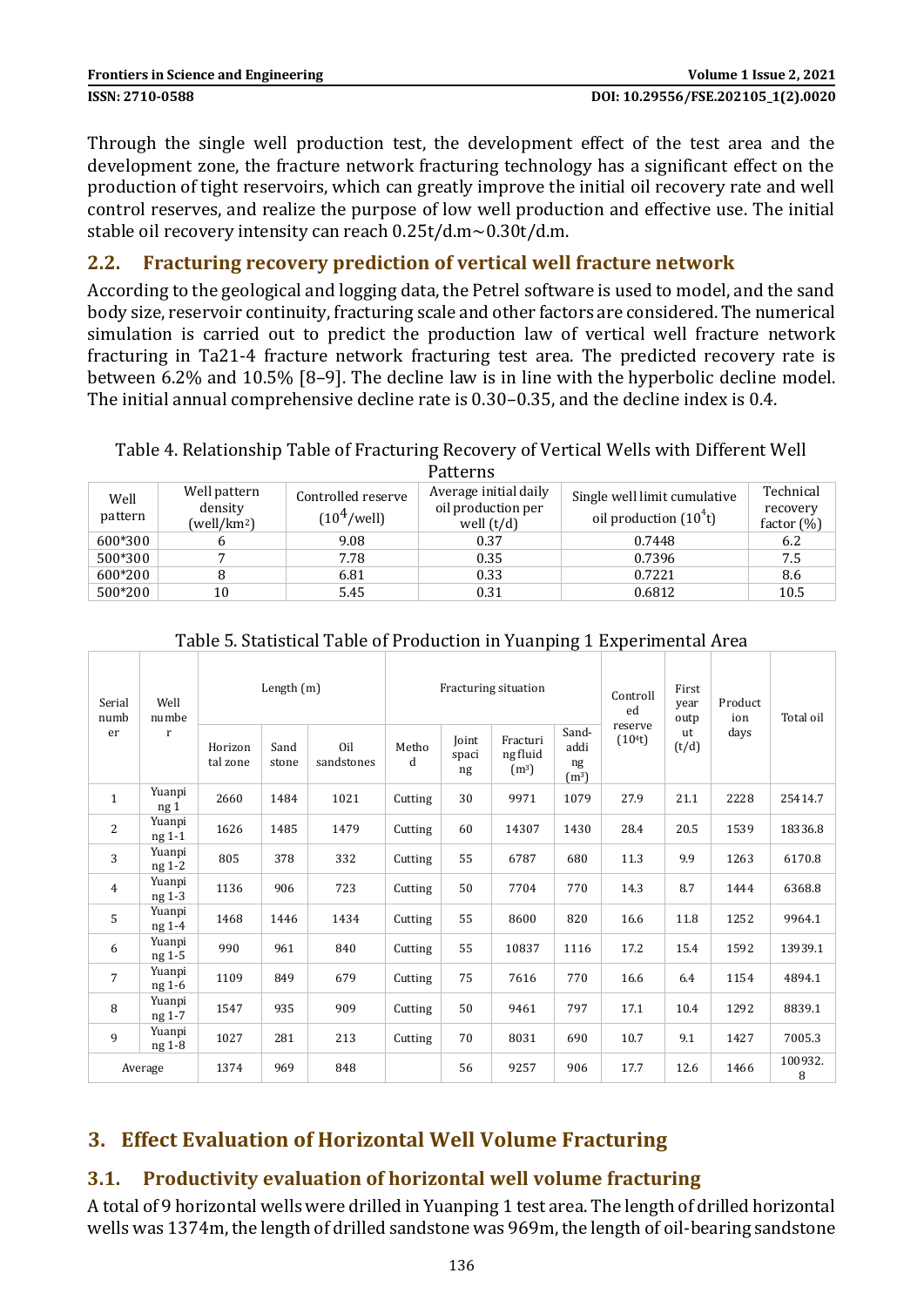was 848m, the drilling rate of sandstone was 70.5%, the drilling rate of reservoir was 61.7%, the oil immersion was 229.0m, the oil spot was 478.6 m, and the oil trace was 120.5m.

Yuanping 1 test area completed a total of 9 wells volume fracturing, starting production in October 2013, the average single well fracturing 8.8,18.5 clusters, liquid addition 9257 m<sup>3</sup>, sand addition 906 m3, production decline rapidly in the early three months, production tends to be stable after nine months, the first year average single well daily oil production 12.6 t, basically reached the design level, the overall production effect is good. The average length of the test area in Yuanping 1 is 1374 m. The sandstone drilling rate is 70.5%, and the oil layer drilling rate is 61.7%. The stable production in the first year is 12.6t/d, and the cumulative oil production is 100932.8t (Table 5).



Fig. 4 Geological Model of Well Yuanping 1

According to the development effect of horizontal well large-scale fracturing test area, the application of horizontal well large-scale fracturing technology can achieve effective utilization for the tight reservoir with thin whole well thickness but prominent main layer. For horizontal wells with horizontal section length of 1000m~1500m, the initial stable production can reach  $6 - 20$  t/d.



Fig. 5 Yuanping 1 Well Area Pressure Field Diagram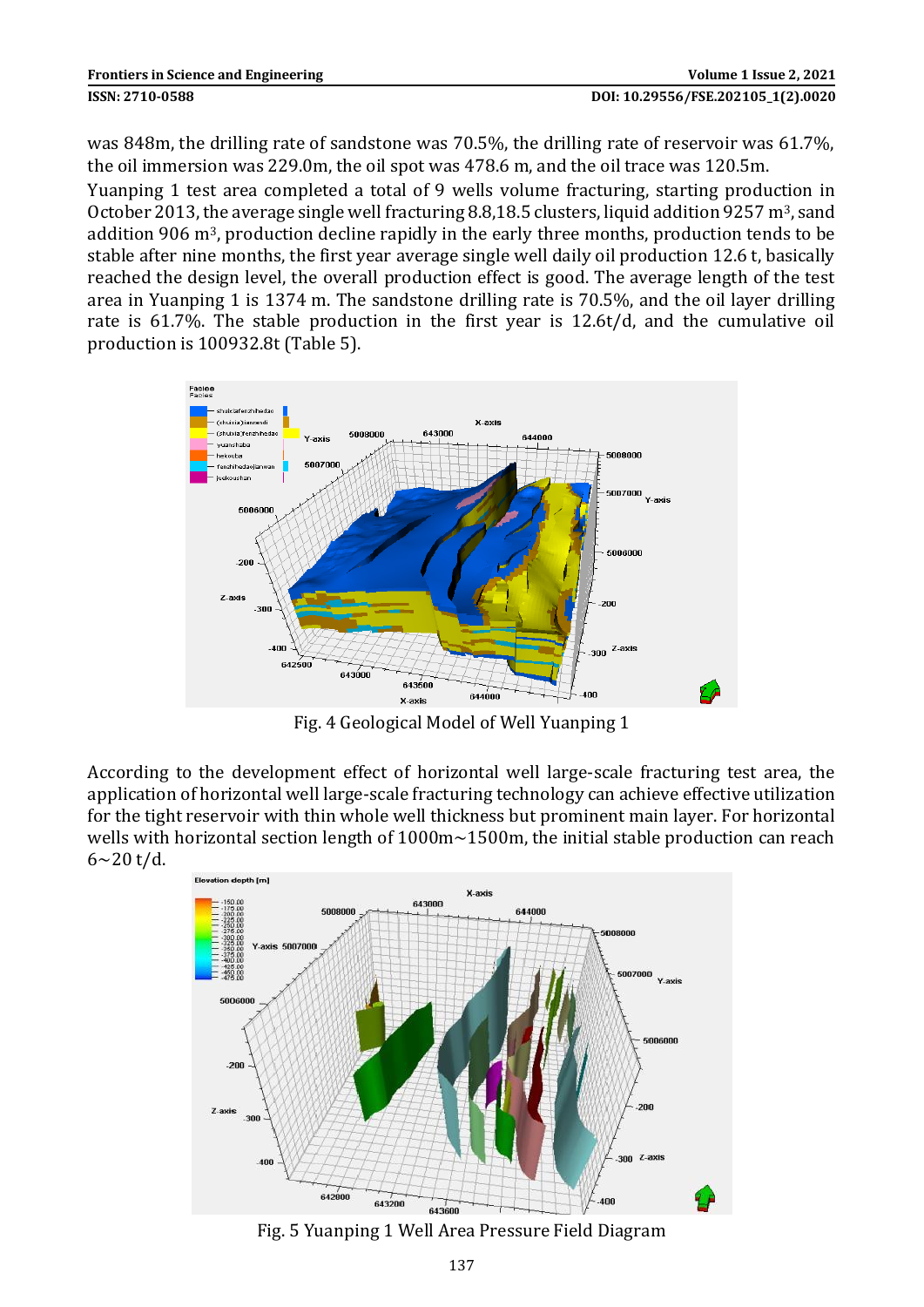

Fig. 6 Historical fitting curves of Yuanping 1 well area

#### **3.2. Horizontal well volume fracturing recovery prediction**

Through the historical matching of numerical simulation, the elastic recovery of nine development wells in Yuanping 1 test area is6.6–12.8%, with an average of 10.0% ( Fig.4, Fig.5, Fig.6). Through the production prediction curve of 9 wells in Yuanping 1 test area, it is preliminarily judged that the elastic mining decline of large-scale fractured horizontal wells conforms to the hyperbolic decline law, the initial annual decline rate is 40%, and the decline index is 0.5 (Fig.7). The recovery factor is 9.85% calibrated by the decline curve method ; The decline curve method and numerical simulation method are used to comprehensively determine that the decline rate is 40% of the initial annual decline rate and the recovery rate is 10%[10–13].



Fig. 7 Production prediction curve of Yuanping 1 well area